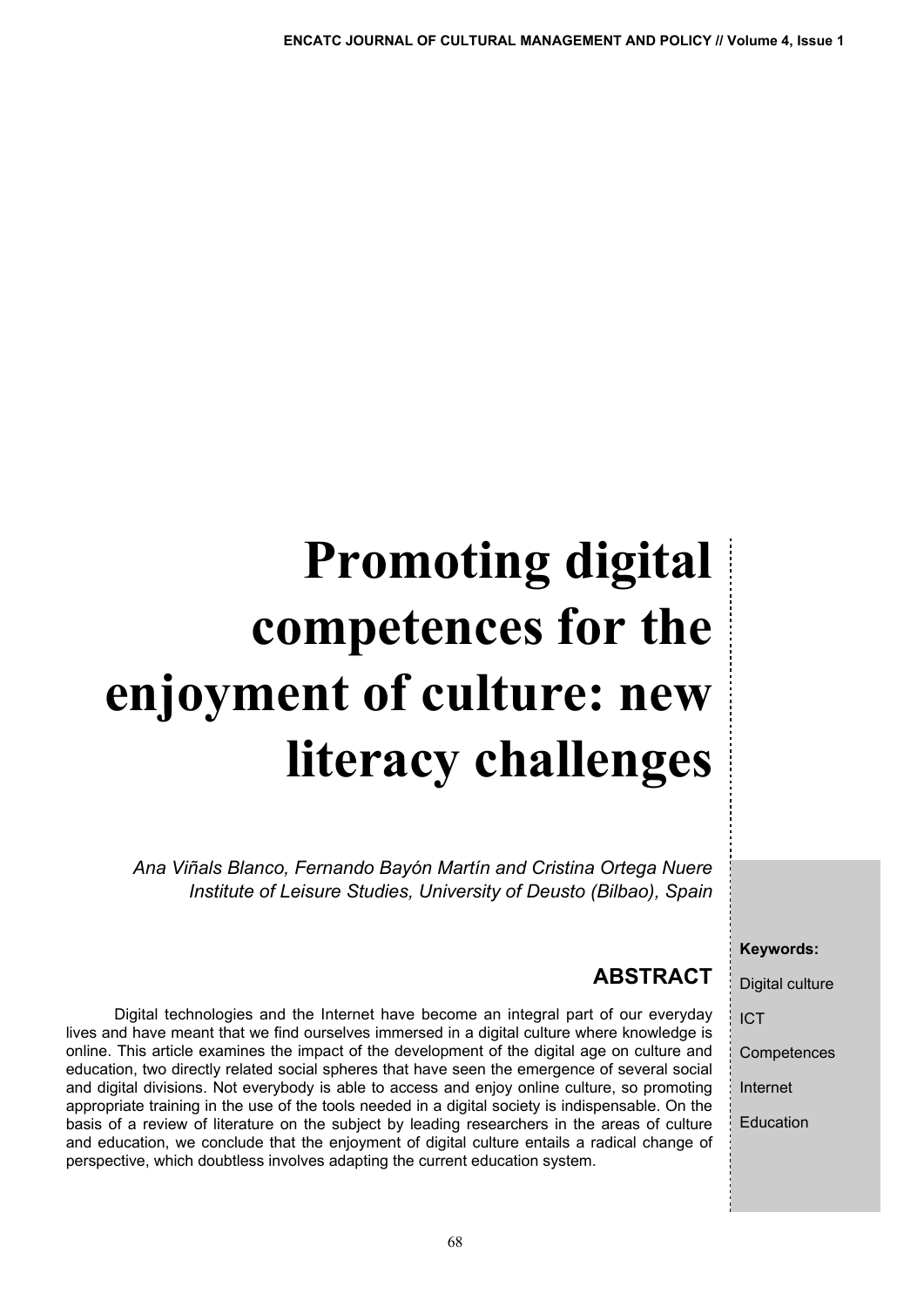## **Introduction**

The worldwide spread of information and communication technology (ICT), combined with the boost in Internet infrastructure, has led to the transformation of most areas of human activity. This article looks into what this transition to the digital entails in two specific domains: culture, in terms of the complex whole (Tylor, 1871) and education, the foundation of society's progress. They are two social spheres that have a direct, one-way relationship and, with the digital and information age in constant evolution, are undergoing a time of change and transformation.

What is now known as the "digital world" (Negroponte, 1995), "third environment" (Echeverría, 1999), "cyberculture" (Lévy, 2007), "network society" (Castells, 2001) or "digital culture" (Gere, 2002) has challenged the traditional way of understanding culture (Uzelac, 2010), giving rise to new approaches and paradigms adapted to the new, worldwide social structure in which we live. This social and cultural change has therefore inevitably led to the redefining of education, which currently faces new challenges, opportunities and threats. Today, information and knowledge are online and their quality is based on the connection value (Siemens, 2006). Consequently, our way of learning has changed and training centres need new teaching and learning models based on a prior change in education philosophy. An adaptation or revolution in education which, at the same time, contributes towards a change in roles among the players in charge of young people's development (teachers, students and family) and to learning ecologies being suitably adapted. In short, this is a digital age that has prompted a rethinking of the pillars of general education and education in the arts and cultural management, in particular. In this context, and by means of a review of literature by leading authors and experts in "digital culture", the aim of this article is to offer an overview of the effects of ICT in the area of culture/society, with particular emphasis on the need to rethink education and cultural policies on literacy and the promotion of digital competences for the enjoyment of contemporary online culture. So providing answers to questions such as: what is understood as "culture" in the digital age? How has culture felt the impact of technology? What paradigms are currently building the concept of culture? Are we dealing with "culture" or "digital culture"? What are the consequences for education?

This article is arranged in three broad sections. Firstly, an approximation of the contemporary definition of culture is described. Secondly, the impact of digital technologies on the cultural sector and online culture (driven by cultural and creative industries and the democratisation of access to online culture) is analysed. Thirdly, and in the light of the aforementioned theoretical contributions, the changes education is facing with regard to promoting the necessary competences for the enjoyment of online culture are examined. Finally, and on the basis of these three sections, a conclusion is given, in the form of critical reflection on the new challenges faced by the cultural managers and educators in charge of adapting to this hyper-connected, digital age.

## **Culture in the digital age**

Providing an accurate definition of "culture" has always been a complex and very socially sensitive issue, and has now become a widely-used wildcard in most contexts of our reality (political, social, education, economic, etc.), this also sometimes giving rise to confusing connotations. Hence, there are countless meanings for such a multidimensional and polysemous term, although perhaps the most widely-known definition of "culture" was provided by Edgard B. Tylor (1871) in his work "The science of culture", where he defined culture as a complex whole encompassing knowledge, beliefs, art, law, customs and any other attitudes or habits acquired by a human being as a member of society. This is a broad definition that somehow tries to encompass different aspects. Nevertheless, over the course of time, two particular approaches have been the most widely-used analytic perspectives to specify the term "culture": the humanist view and the anthropological view.

From a humanist perspective, culture is understood as referring to the outcome of cultivating and refining human knowledge by exercising our intellectual faculties and, in anthropological terms, is seen as the set of lifestyles and customs, knowledge and degree of artistic, scientific and industrial development in a certain period or social group. Thus, within a social and technological context in which digital technologies and the Internet have had a global impact as an inseparable part of everyday life for millions of people, there has been a need to review and approximate the term in question. As described by the Israeli philosopher Marcelo Dascal (2006), cultural ages can be distinguished according to the communication technology used. Therefore, taking into account that the computer and web of networks are the actual symbols of the information and knowledge society (Toffler, 1980),<sup>1</sup> it is obvious that today we are talking of an online *digital culture*. The way we communicate, socialise, enjoy our leisure time, shop, make travel arrangements, see films, visit museums, see photographic exhibitions and read the

The futurist Alvin Toffler divides the history of humanity into three large spaces that push each other aside, known as waves, where the first represents livestock farming and agricultural society, symbolised by the plough, the second is society during the industrial revolution, symbolised by the assembly line, and the third wave is the knowledge and information society, symbolised by the computer.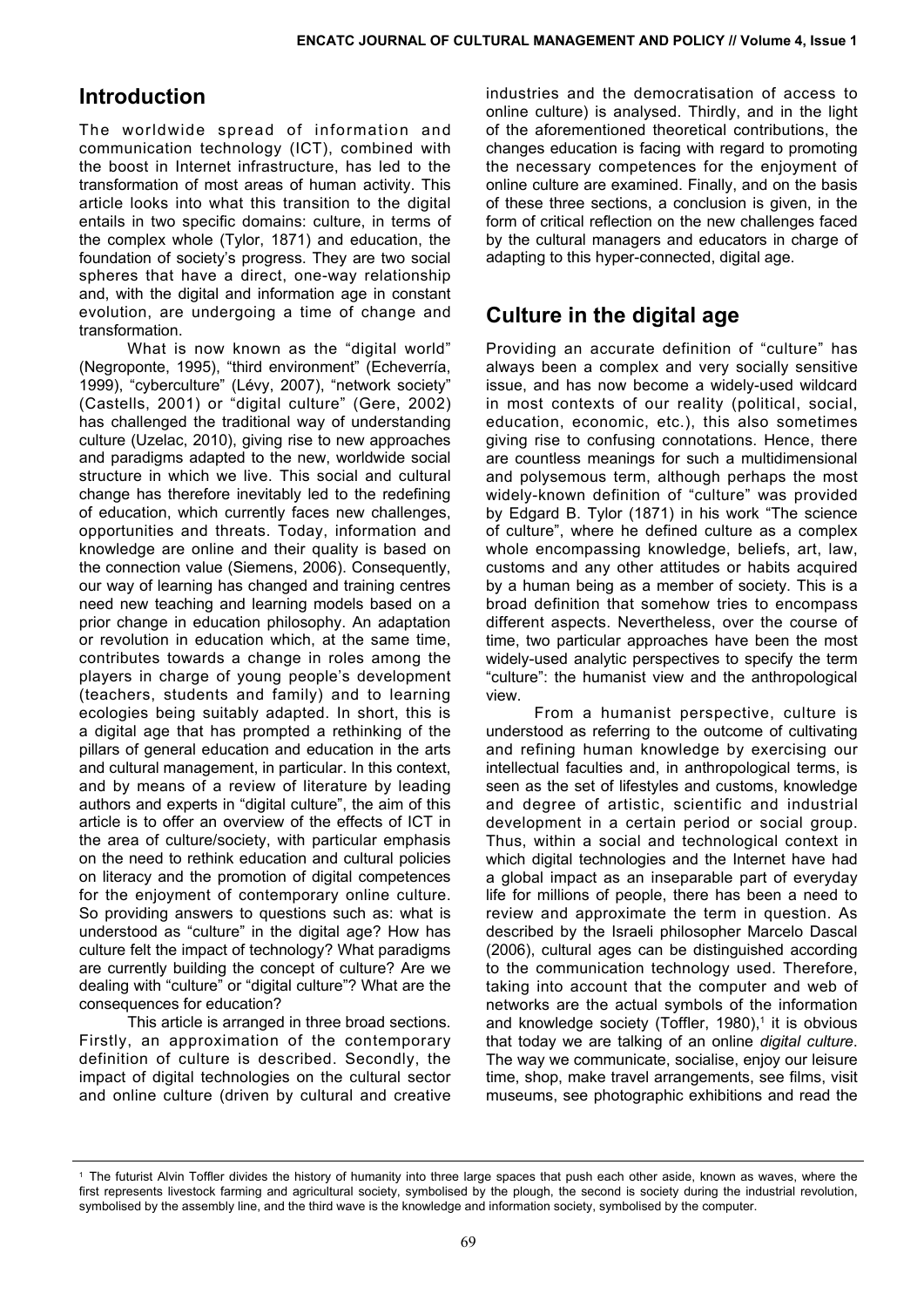newspaper – in short, our way of life – has changed. And despite the fact that defining digital culture as the way of life belonging to an age based on postmodern values and networks may, a priori, seem an oversimplified and highly deterministic definition, it is not entirely inaccurate, since it is undeniable that life has become digital, and that the Internet has become an essential part of the everyday activity of countless numbers of people (Igarza, 2012).

One of the general notions that tend to be used to frame this "new" culture emerging from ICT is the term "*cyberculture*". This is a neologism combining the word "culture" and prefix "cyber" (in relation to cybernetics and virtual reality) which is used to describe the new form of culture, that is, the new way of life in society. The sociologist Derrick de Kerckhove (1999) explains that cyberculture can be viewed from three points of view: "interactivity", which is the relationship between the person and the digital environment defined by the hardware connecting the two; "hypertextuality", which is interactive access to anything anywhere; or "connectivity", which is what promotes technology via the Internet. Moreover, such aspects are rated positively by users. Nonetheless, cyberculture and digital culture are still in the process of construction, and because we are dealing with a new space of social constructionism and a phenomenon of informational, communicational, cognitive, emotional, sensorial and interactive change, human behaviour needs time. Moreover, there are several discrepancies among different expert opinions. On the one hand, there are those who take the stance that *cyberculture* is the evolution of culture, while, on the other, there are those who regard "digital culture" as a part of culture as a whole, and then there are those, as in our case, who consider that "the new culture" responds to a profound paradigm change based on the hybridisation of technology and human beings, giving rise to the start of a complete transformation in society.

We therefore consider that the contemporary definition of culture should be understood as a change in values, customs, beliefs, habits, practices and types of behaviour; individual, social and community changes which have been prompted by the unstoppable development of digital technologies. In other words, a combination of cultural expressions, technical processes, innovative working methods and communicative expressions, typical of the digital age. The dynamic concept of digital culture can thus be understood as a process of integrating and intertwining (position 3), on the one hand, the culture that is given increasing media coverage by the digital paradigm (position 1) and, on the other, the digital technologies that are intervened by traditional cultural practices (position 2). The point at which both stances cross gives rise to what we understand as our present-day cultural model – a new space supporting communicative needs, creative practices, new transmedia narrative (Jenkins, entrevistado en Scolari, 2013) and social transformations, a new context that we are unable to control and that is gradually encroaching on our daily lives (Figure 1). In the words of the Argentinean researcher Roberto Igarza:

> Digital culture engages the numerous ways in which collective cultures express themselves and intermingle with one another via different modes of production, distribution and enjoyment, and whose mediatization is of a digital nature. It is, at the same time, culture intersected by the digital paradigm and digital technologies intervened by the aesthetics and narratives of traditional media culture. From this intertwining there emerges a set of new aesthetics, narratives and technologies that characterise contemporary culture (Igarza, 2012: 152).



FIGURE 1. "CONTEMPORARY DEFINITION OF THE TERM "DIGITAL CULTURE"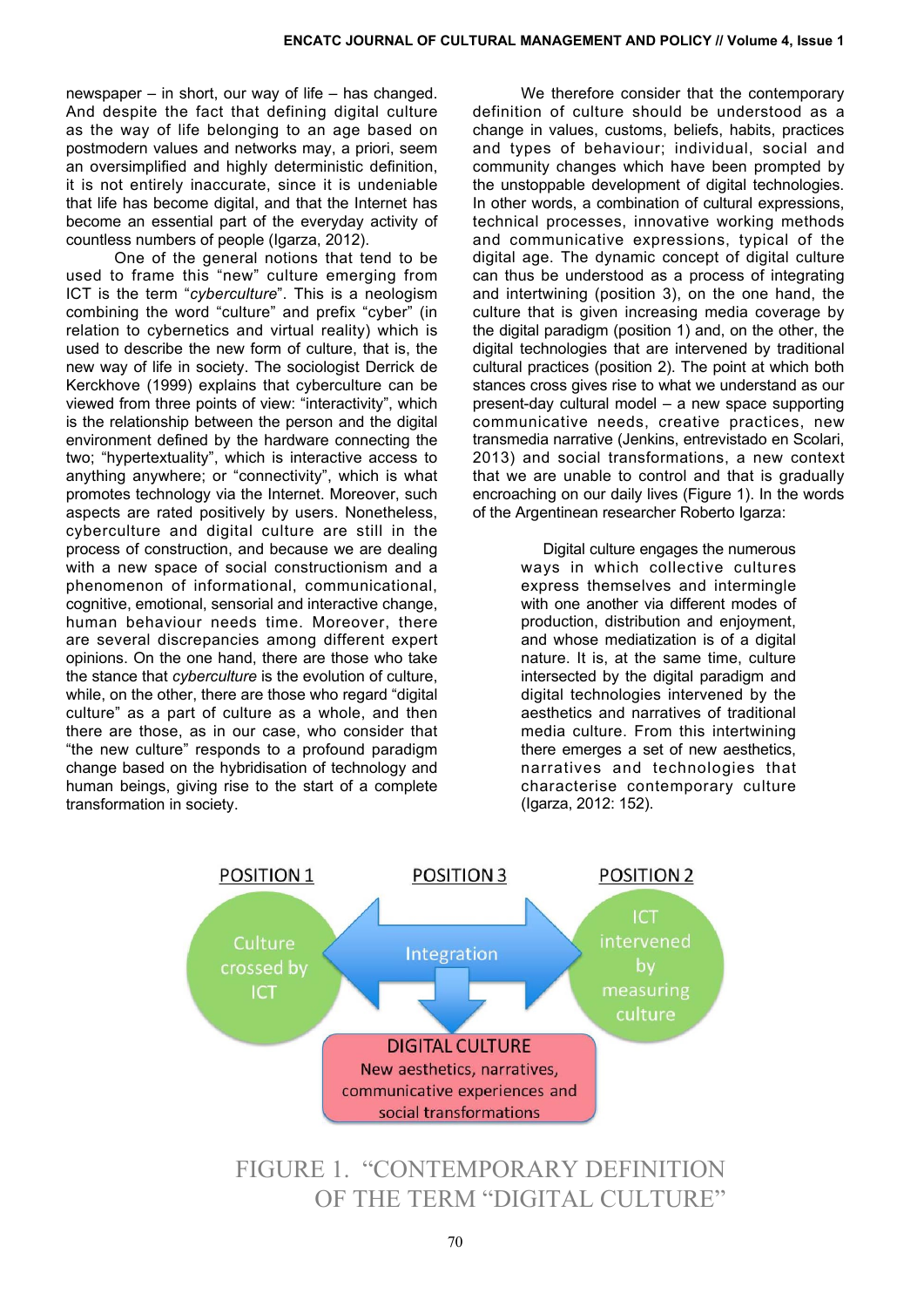. . . . . . . . .

Consequently, the boundaries between virtual and real space are not so clear anymore. Thus, virtuality, more than being unreal, is beginning to take on the meaning of a tacit aspect of material reality (Hawk & Rieder, 2008). Ambient intelligence, ubiquitous computing and the Internet of Things have recently entered the debate on digital culture, indicating that culture and digital culture evolve and increasingly interact as they frame our experiences, which are increasingly close to one another (Uzelac, 2010). Culture is life, and is therefore dynamic, and is in a process of constant movement and transformation.

Ultimately, and regardless of the denomination used to define present-day culture, the truth is that we live surrounded by technology and immersed in virtual realities. Therefore, the important thing is for everyone to have access and

 $C$ 

**THERNET'S STATES AND A THERNET'** 

greatest challenge IS THAT THIS SHOULD become a social right. This article vindicates the central role of education in order TO ACHIEVE THIS"

enjoy it. Access to information and online culture cannot be for the privileged few and, indeed, the Internet's greatest challenge is that this should become a social right. This article vindicates the central role of education in order to achieve this, which is why we have based ourselves on the opinions of researchers who concentrate on promoting education adapted to the needs of the 21<sup>st</sup> century. Authors such as Prensky (2010), Piscittelli (2009), Gardner (2005), Reig (2012) or Cobo and Moravec (2011), among others, claim that there is a need for urgent changes and transformations in education and schools, which will be described below, if the objective is for students to be ready to cope within the digital context into which they were born. Previous analysis was conducted of the main impacts that digital technologies have had

on the cultural sector, which are consequences of the digital age that clarify the whys and wherefores of the need to change education.

#### **Digital culture, online culture**

Most of the changes that have occurred in presentday societies are related to the introduction of ICT into everyday life, indicating the shift towards a global digital culture. As explained by Charlie Gere $2$  in his book *Digital Culture*, in which he states that "digitality

can be thought of as a marker of culture because it encompasses both the artefacts and the systems of signification and communication that most clearly demarcate our contemporary way of life from others" (Gere, 2002: 12). The development of increasingly more sophisticated digital technologies have contributed towards the transformation of time and space dimensions, which are constituent elements of human life and culture. So, on the one hand, localities are becoming detached from their cultural, historical and geographical significance and reintegrating into functional networks or collages of images, causing a space of flows and, on the other hand, time is being rescheduled, becoming continuous and timeless (Castells, 1997). The culture of the digital age can be defined as the culture of real virtuality, where spaces are different, but real.

Cyberspace has become a huge server

housing an infinite amount of data, information and fragmented knowledge that is created, destroyed and modified due to the combined activity taking place between people via online connections (Siemens, 2006)<sup>3</sup>. Consequently, in the present day, "knowing" means being connected and constantly dynamic, and learning has gone from being thought of as a mainstream or preferably individual activity to being thought of as a continuous process of building networks established under a paradigm of online work, marked by the principle of simultaneity of access, connection speed, limitless operating capacity and clear opportunities for critical exchanges. This is culture understood as being a complex and confusing whole forms part of this digital age of information and communication, and as such, it has undergone a transformation.

Now, in what way has the cultural sector felt this digital influence?

The widespread implementation of digital innovations and globalisation of digital content has brought as many opportunities as it has disadvantages to all the cultural sector's value chain parameters. Right from creation through to production, via publishing, distribution and consumption of cultural goods and services, including the demands, uses and way in which culture is enjoyed (European Commission, 2010b), it has yielded significant benefits not only for

<sup>&</sup>lt;sup>2</sup> Research Director at the Institute of Cultural Research at Lancaster University.

<sup>3</sup> George Siemens is a theorist on teaching in digital society. He is the author of the article *Connectivism: a Learning Theory for the Digital Age* and the book *Knowing Knowledge*, an exploration of the impact of the changed context and characteristics of knowledge.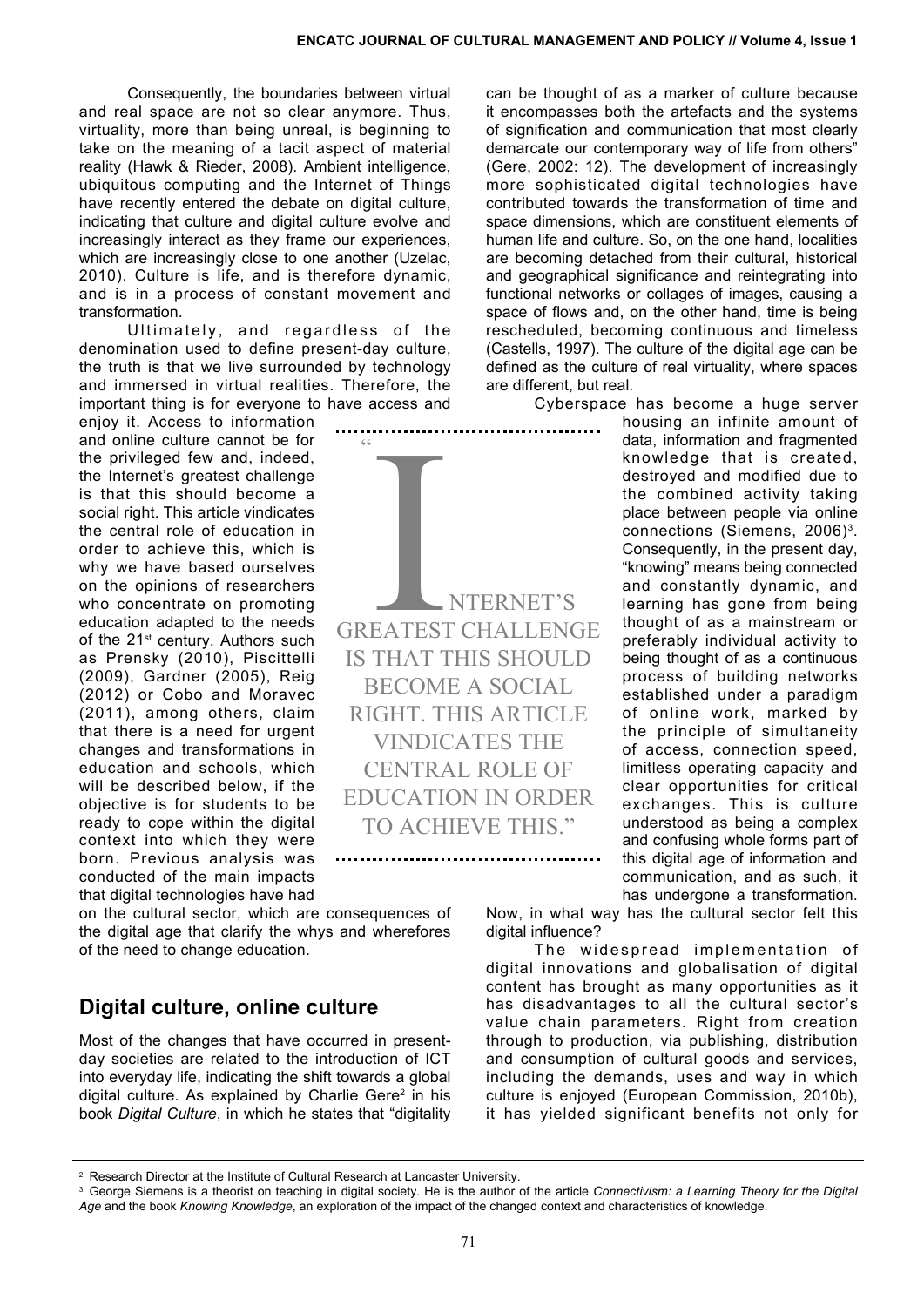"THE CULTURAL CONTENT INDUSTRY has not only established itself as a cultural economy producing cultural goods on a massive scale, but also as a new digital economy where immaterial value increasingly determines material value"

consumers, but also for creators and the cultural industry as a whole. One of the greatest impacts has been the transformation in the essence of classical works into large "cultural and creative industries" (CCIs, hereinafter). CCIs are helping to build new forms of recreation, experience and consumption of the cultural heritage amassed over the years (audiovisual, literary, plastic and architectural, and so on); they are also generating radically new spaces and content, spurring innovative production, demand and consumption structures. Moreover, there is their impact on the GDP, in the region of 3% in Europe; one of the CCIs' impact indicators on the continent's social fabric is driven by the need to develop new competences that empower new professionals. In fact, CCIs are now spearheading "smart growth" in the most competitive urban spaces in Europe. The cultural content industry is large, encompassing eight domains (artistic and monumental heritage, archives, libraries, books and press, visual arts, architecture, performing arts, audio and audiovisual media/multimedia) and six functions (preservation, creation, production, dissemination, trade/sales and education). It is a cultural industry that has not only established itself as a cultural economy producing cultural goods on a massive scale, but also as a new digital economy where immaterial value increasingly determines material value – all because consumers are looking for new and enriching experiences, regardless of the content.

........

2. . . . . . .

In accordance with the above, the European Commission (2010a), in its Green Paper "Unlocking the potential of cultural and creative industries" makes a distinction between the notions of "culture" and "creativity". The 2005 UNESCO Convention definition is used for cultural industries, which identifies them with those activities "producing and distributing goods or services which at the time they are developed are considered to have a specific attribute, use or purpose which embodies or conveys cultural expressions, irrespective of the commercial value they have", thus including the traditional arts sectors (performing arts, visual arts, cultural heritage – including the public sector), film, DVD and video, television and radio, video games, new media, music, books and press. As for creative industries, they are identified as "those which use culture as an input and have

a cultural dimension, although their outputs are mainly functional". They include architecture and design, which integrate creative elements into wider processes, as well as sub sectors such as graphic design, fashion design or advertising.

........

So, under this global denomination of CCIs, digitalisation can be seen in all sectors, giving rise to the establishment of a powerful digital content industry that has led to high economic growth, just as stated in the objectives of the Digital Agenda for Europe (2010). By way of example, in the publishing sector, the e-book reader has radically transformed the business model and, thanks to the creation of digital online libraries, universal accessibility to culture is being promoted. The European Initiative<sup>4</sup> is a clear example of this – a project undertaken by the European Union which has managed to digitalise 15 million archives, 50% more than the pre-determined target (ONTSI, 2012). With regard to the audiovisual sector (film, music, video games and so on), it continues to grow, and digital music now accounts for higher turnover than non-digital music. Similarly, there are increasing numbers of virtual museums and online exhibitions in the cultural heritage sector (monuments and museums). It is even possible to view historical buildings in town centres three dimensionally. While traditional culture has formed the social bond by referring to a sense of belonging to a territory, the digital paradigm in the age of globalisation has helped to "deterritorialize" cultural products (without necessarily distorting their content), creating a ubiquitous space for their knowledge, transformation and consumption. There are digital communities which are highly active mapping urban space online, assigning it new functionalities, elements and values, which are constantly updated.

In short, cyberspace has turned into the ideal environment for cultural dissemination, and the different sectors have noted the influence of ICT, the Internet and social media in some form or another. In the words of Igarza, "the Internet is the largest shop window in history, it is the expression of a way of producing, putting into circulation, sharing and consuming culture, which tends to be prevailing" (Igarza, 2012: 153). Nonetheless, it is important to stress once again that when referring

<sup>4</sup> For further information, see: [http://www.europeana.eu](http://www.europeana.eu/)/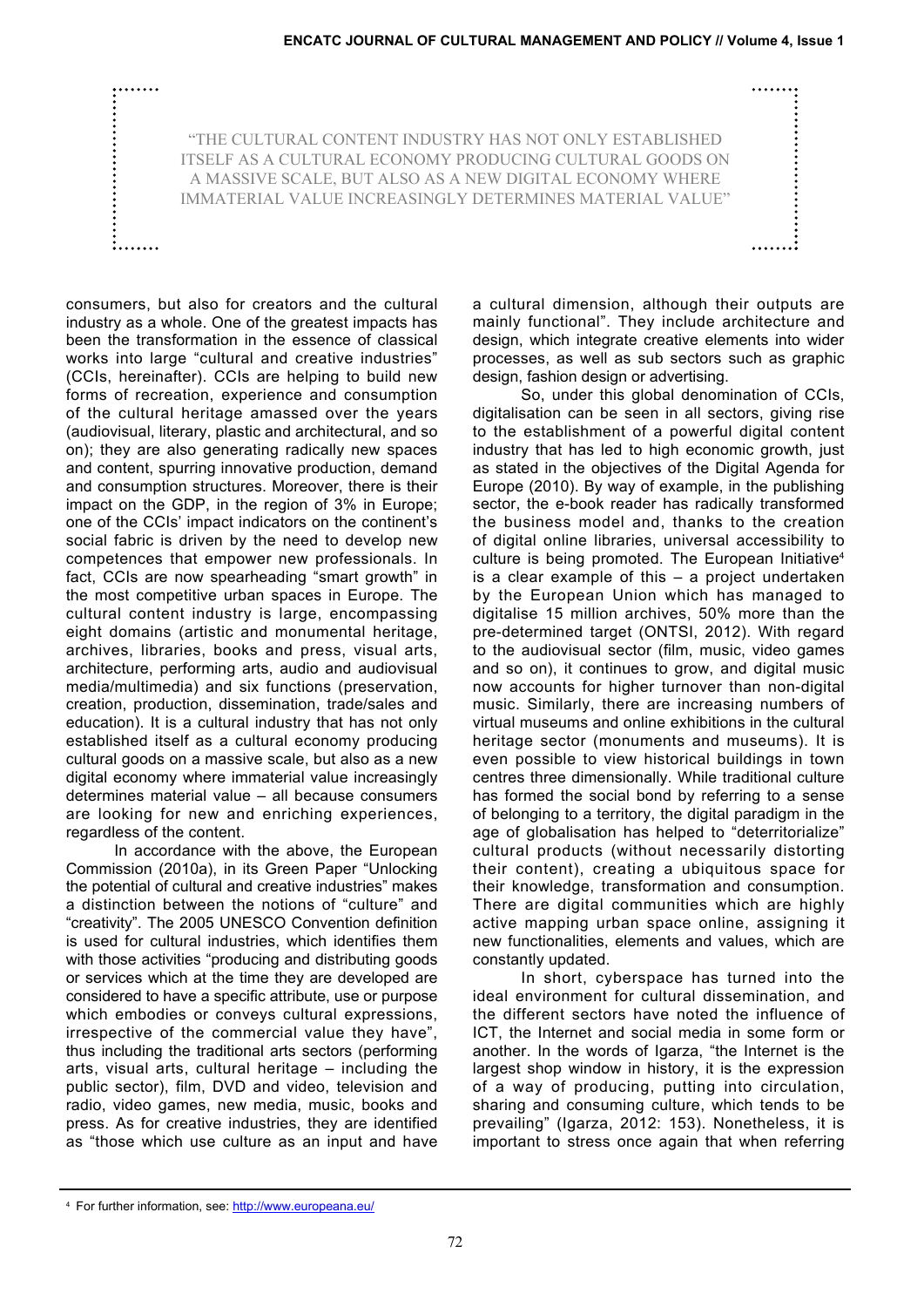to technological influence, we are not only focusing on the mere digitalisation of cultural and creative content and technologizing supports, but are also taking the influence of digital technologies and the Internet on culture into consideration in terms of usefulness, i.e. as tools supporting the development and dissemination of works to a wider audience and at a lower cost, irrespective of physical and geographical limitations. Creators, thanks to the digital revolution, now have the option to engage larger audiences and markets and provide them with a wider-ranging cultural offer.

Moreover, the hyper-connectivity emerging from the digital age has meant that waiting and travel times blend into a continuum of consumption, communication and portability, an increasingly sophisticated feature of technological devices (smartphones, tablets, iPods, etc.), and has made it possible for people to keep in touch with the cultural media system anytime, anywhere. Thanks to the web of networks (interactivity, hypertextuality, connectivity and ubiquity),  $2.0<sup>5</sup>$  or social culture has become the culture that is remixed, recycled, engaging, extrovert, combined and co-creative. In short, no ends of descriptors are able to define a collectively-created culture. However, it is important to be aware of the fact that this way of viewing culture involves, in turn, very substantial (and controversial) issues in relation to the concepts of authorship or property rights. Indeed, one of the major issues affecting "free culture" online relates to copyright, i.e. the legal principles and standards protecting authors. It is for this reason that new licences such as *Creative Commons*, *Copy Left* or *Free Software* have been created in recent years, which, according to the degree of freedom granted, allow greater freedom to share information.

Nevertheless, and despite the fact that the promotion of free culture keeps on advancing, reality tells us that the development of ICT and the Internet has also given rise to the appearance of significant digital and social divisions. Because, even though the Internet has become the largest repository of cultural representations and expressions in history, it does not guarantee plurality of voices and views (Igarza, 2012). There are many persons who, for different reasons (gender, age, social and professional environment, lack of time, motivation and/or material or economic resources, expertise and skills), do not know of use or enjoy online culture and are excluded from this society articulated by networks and, for that matter, also from enjoying online culture. Hence, it is necessary to redefine education policies with regard to digital literacy. The world is digital, life is digital and culture is digital, and so education, as it is influenced by constant cultural changes, must redesign itself and adapt to the new skills required by the evolution of

society. Ultimately, digital inclusion is not restricted by the availability of resources enabling online access to be gained, but by the ability of people to make effective use of them, and hence the need to rethink education.

# **Rethinking education: new challenges**

Traditionally, the main functions of education have been to pass down the culture belonging to a society to new generations and prepare them so that they can get along well in the society they are born into. For this reason, in the midst of a transition to a digital culture where technological tools and cyberspace take centre stage in our daily habits, analysing the effects of ICT and the Internet on education and looking at the changes and competences needed to encourage the use and enjoyment of technology have become a very hot topic. Culture is at stake in the sphere of education and, in recent years, education has undergone significant transformations driven chiefly by the technologization of classrooms and life. Formal education (school) has been unable to ignore the influence of the digital environment; it is, therefore, also now a sector going through a period of transition. Now, in what ways have digital technologies influenced education? What changes are necessary? What is the impact of this on the enjoyment of online culture?

The first of the major transformations caused by the information and knowledge age has been a radical change in learning. The amount of data<sup>6</sup> the Internet houses is so vast that practically anytime anywhere, and by means of a simple click, it is possible to access all kinds of information. The traditional way of learning has therefore changed. Learning is no longer seen as an activity restricted to school settings since it went online, and that is why it is now understood (or should be understood) as a process that is disorderly, hazy, informal, chaotic, continuous, digital, lifelong and based on the power of online connections. Hence, "connectivism"7 , based on connectivity, has established itself as the learning theory most suited to the digital age (Siemens, 2006). It is a theory which promotes new teaching and learning approaches that encourage us to forget the institutionalised education systems in place until now, where knowledge resides only in the figure of the teacher. It has a theoretical basis that proposes the implementation of innovative education paradigms adapted to current needs which, broadly speaking, are based on the idea of promoting teaching and learning that is experiential, active, ubiquitous,

<sup>&</sup>lt;sup>5</sup> T[h](http://es.wikipedia.org/wiki/Tim_O)e term Web 2.0 is closely associated with\_Tim O'Reilly, who, through this notion, sought to describe the websites that allow users to interact, share, collaborate and create, as opposed to static 1.0 websites, which only allow users to passively look at the content created for them.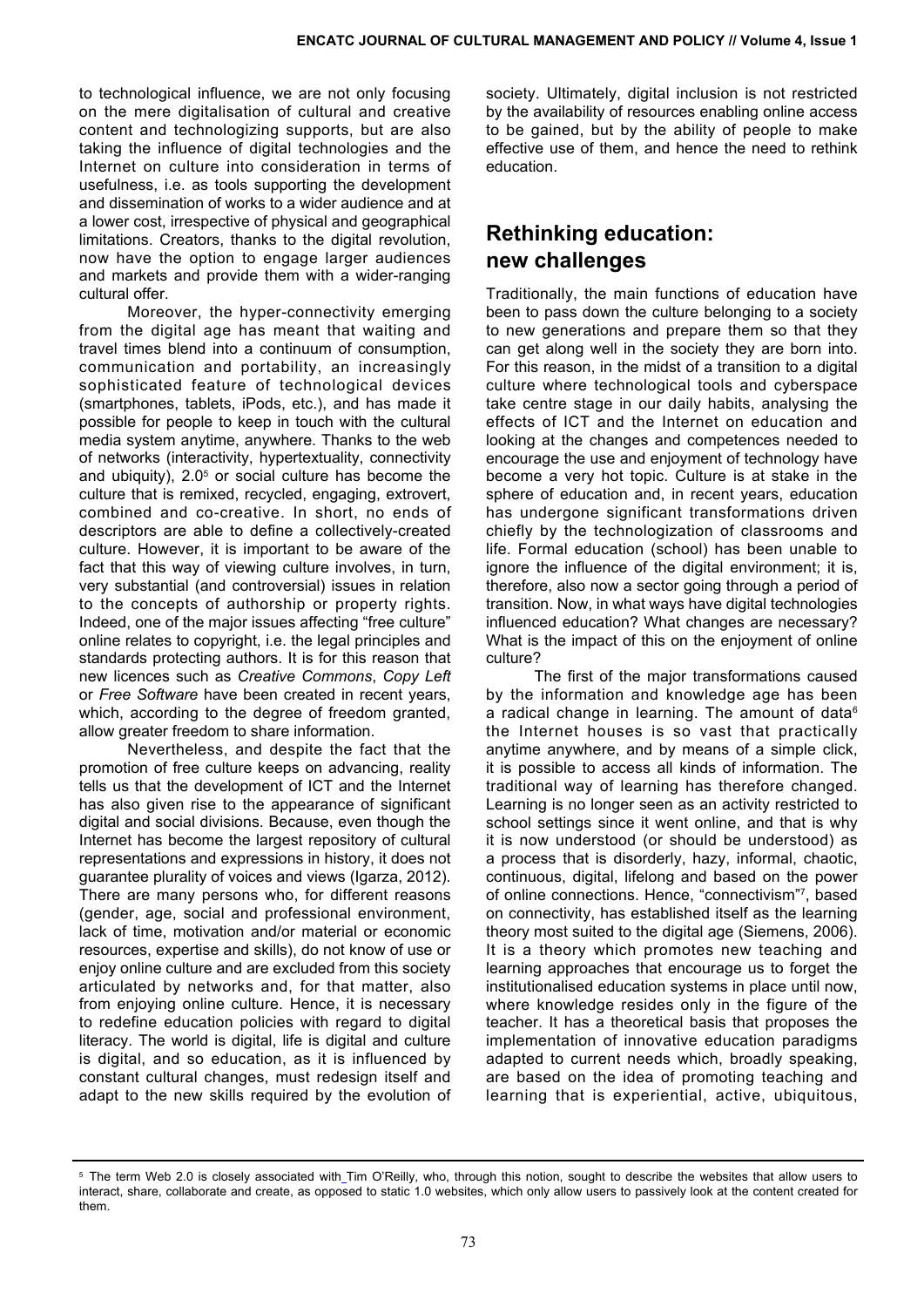flexible, integral, and reflexive, with no gaps in time or space and centred on the person. These are changes affecting the way of teaching and learning, but not the syllabus. Proposals such as "Invisible Learning" (Cobo and Moravec, 2011), "Expanded Education" (Zemos98, 2012), the "Edupunk" movement (Kamenetz, 2010) and "Pedagogy of Partnering" (Prensky, 2010) form part of participative pedagogical frameworks and are based on the learner's own motivation and curiosity. Nonetheless, the successful implementation of these new ways of "teaching" and "learning" depends on a series of previous transformations in aspects that directly influence the promotion of quality education. In other words, a redefinition of the role of teachers and students, methodological renovation and the restructuring of classrooms is necessary – or to put it another way: a rethinking of education in its entirety.

 $\subset \subset$ 

transformations of the control of the control of the control of the control of the control of the control of the control of the control of the control of the control of the control of the control of the control of the cont

ST OF THE M

first of the major

caused by the

and knowledge age has been a radical change in LEARNING."

..............

**INFORMATION** 

First of all, the role of

the teacher needs to change completely. Already today, "the teacher-centred model of education as conveyor of standardised knowledge to a 'mass' of students (a model similar to that of 'mass media') no longer makes sense" (Tapscott, 2009), and that is why teachers have to take on the role of organiser, guide, generator, companion, coach, learning manager, adviser, tutor, catalyst or consultant of students. There is indeed abundant information and knowledge on the Internet, but detecting what is truly important, guiding the search processes, analysing the information found, selecting the information actually needed, interpreting the data, synthesising the content and disseminating it are precisely some of the tasks the teacher should guide students through. Ultimately, digital natives' handling

and grasp of technology do not in any way indicate that they use technological tools properly, usefully or beneficially for their personal development and learning even though their use brings them significant benefits such as fun, relaxation and entertainment. This is therefore the aspect that the  $21<sup>st</sup>$  century teacher must have an impact on.

Similarly, students must also adapt to this new way of learning and change the idea of ICT and the Internet as mere recreational tools. According to the idea put forward by the researcher Marc Prensky (2010), students born amidst screens should adopt five different roles in order to cope successfully with

present-day society. Firstly, the role of researcher, i.e. students should cope with the abundance of information and develop skills that allow them to find, assess, synthesise, present and discern what is true or not among the information; they should also become experts in technology, i.e. students should be digitally competent and should therefore know how to work in a team (peers-guides-pupils), where everyone learns from and teaches each other. Students should also act as true thinkers, despite having all the knowledge just a click away, because using it creatively depends, to a certain extent, on the skills they develop in order to assimilate and reflect upon it and to think critically and logically. Moreover, students should adopt the role of agents of social change, they must be aware of the enormous power technology brings – power that needs to know how to be handled and used properly at a personal, social

> and community level. Finally, students should be their own teachers, feel free and know how to value their progress, mistakes and achievements.

> Furthermore, and in keeping with these changes to teaching methods and assigned roles, we now find that the evaluation systems need to be accommodated. Although grades based on tests and examinations continue to be officially valid parameters, experts stress that there several different assessment models in keeping with education in the digital age. One of the options is peer assessment, i.e. showing the work done to other students. Another option that has also been proposed is to use an "e-portfolio" (digital portfolio), i.e. compiling the entire student's work into a single report, along with their reflections and experiences. In this way, the student's own learning process and achievements

become apparent. The third assessment proposal put forward is the "e-rubric", a tool offering students information on the competences expected of them, with "indicators" or evidence that inform them of what they have to do in order to gain such competences (Cebrián, Raposo, & Accino, 2007).

And finally, of course, the traditional physical layout of classrooms, arranged in such a way as to give a one-way presentation from teacher to student, is hardly conducive to encouraging learning that is active, experimental, open and collaborative. "A transformation in the architecture of schools into open, transparent spaces needs to take place, where



<sup>7</sup> For further information, see: [http://www.connectivism.ca](http://www.connectivism.ca/)/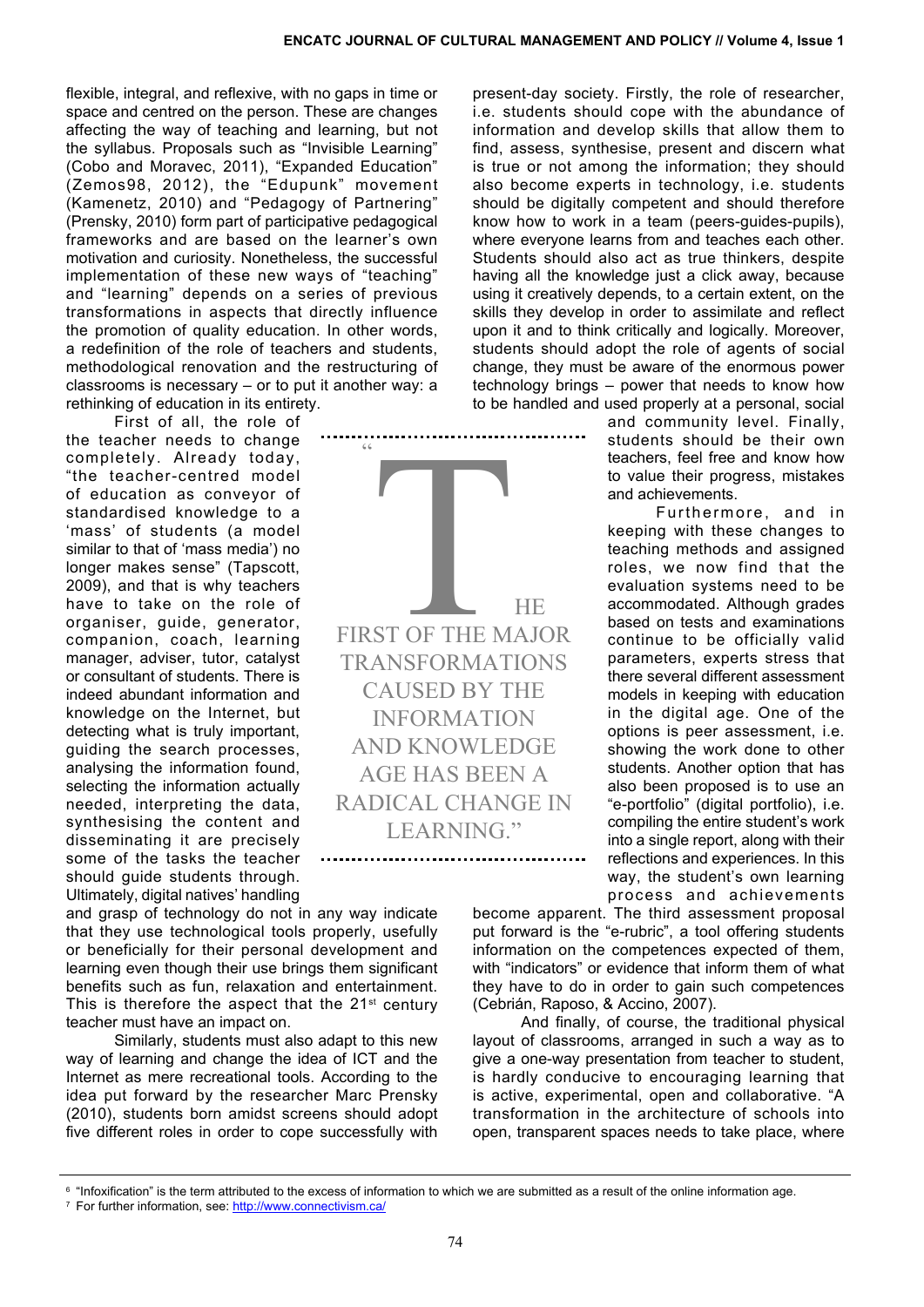they are more like lounges than stale classrooms with desks" (Siemens, 2006: XIV). Knowledge should be shared in an appropriate environment or ecology – ecologies that enable the sharing of connected knowledge and allow students to connect, express themselves, discuss, converse, search for stored knowledge, learn in a unstructured way, transmit new information and knowledge and nurture ideas, try new approaches, prepare themselves for new challenges and take control of processes.

To sum up, the development of a digital culture, and for that matter, education adapted to present-day needs, calls for major, fundamental transformations beforehand (methodologies, roles, assessment systems, structures etc.), not to mention the mere technological upgrading of classrooms or digitalisation of content. Schools should transmit the culture of a society; and the above-mentioned proposals describe the changes that need to be made in order to get this transformation/revolution in education underway. What is more, the second task set out for the education system focuses on preparing students to get along in society but, is this aspect being worked on? Are new generations being trained to be competent within this social context? Which competences should be taught from the more formal fields of learning? And even more importantly, what does being competent mean in the digital age? And ultimately, what does being competent involve in relation to the enjoyment of culture?

In general terms, being competent $8$  involves "know-how", i.e. having hands-on knowledge within different social contexts. It also involves being able to integrate knowledge, procedures and attitudes and renew previously gained knowledge in order to "know how" throughout life. Thus, are students competent after completing their studies? Are they capable of mobilising a range of cognitive resources and dealing with all kinds of situations? Are they capable of addressing the problems they will face throughout their lives? In the case of Spain, the reality is that, at best, students leaving school are "wise" and possess a large amount of stored information, but that does not necessarily mean they are competent. Most have devoted themselves to memorising information

........

and compiling it onto a sheet of paper (exam), but outside this context, their knowledge is annulled. Therefore, in order to determine whether an individual is competent or not, those situations where the use of acquired competences makes sense should be taken into consideration, instead of using learning targets as benchmarks, which often bear no relationship to the context.

In this respect, with a digital life that is constantly evolving where culture moves online, having "digital competence" becomes an essential attribute so as to be able to make the best use of the technological resources in culture. Incorporating ICTs in the interests of culture requires a good command of their use and their new languages, but it also requires detailed consideration of aspects concerning creation, distribution and ownership of the cultural content. Hence, the European Union (DG Education and Culture, 2007) includes "digital competence" within the framework of eight key competences, which details that, on the one hand, *knowledge* of the nature, function and opportunities of ICT in everyday situations in private, social and professional life is required. This entails having sufficient hands-on knowledge of the main software applications, such as word processing, spreadsheets, databases, data storage and management, and an understanding of the opportunities and potential risks of the Internet and communication via electronic media (e-mail or network tools) for professional life, leisure, information sharing and collaborative networking, learning and research. A competent person should also have the *ability* to search, collect and process information and use it in a critical and systematic way, assessing relevance and distinguishing real from virtual. But, as well as having such knowledge and abilities, it is essential to adopt a critical and reflective *attitude* towards available information and a responsible use of the interactive media, i.e. an interest in engaging in communities and networks for cultural, social and/or professional purposes. In short, being digitally competent means having the suitable knowledge, abilities and attitudes to be able to adapt to the context, life and digital culture being experienced.

........

"A competent person should also have the *ability* to search, collect and process information and use it in a critical and systematic way, assessing relevance and distinguishing real from virtual."

<sup>&</sup>lt;sup>8</sup> European Union's definition of the notion of "competence": "a combination of knowledge, skills and attitudes appropriate to a particular situation. Key competences are those which support personal fulfilment, social inclusion, active citizenship and employment." (DG Education and Culture, 2006: 13).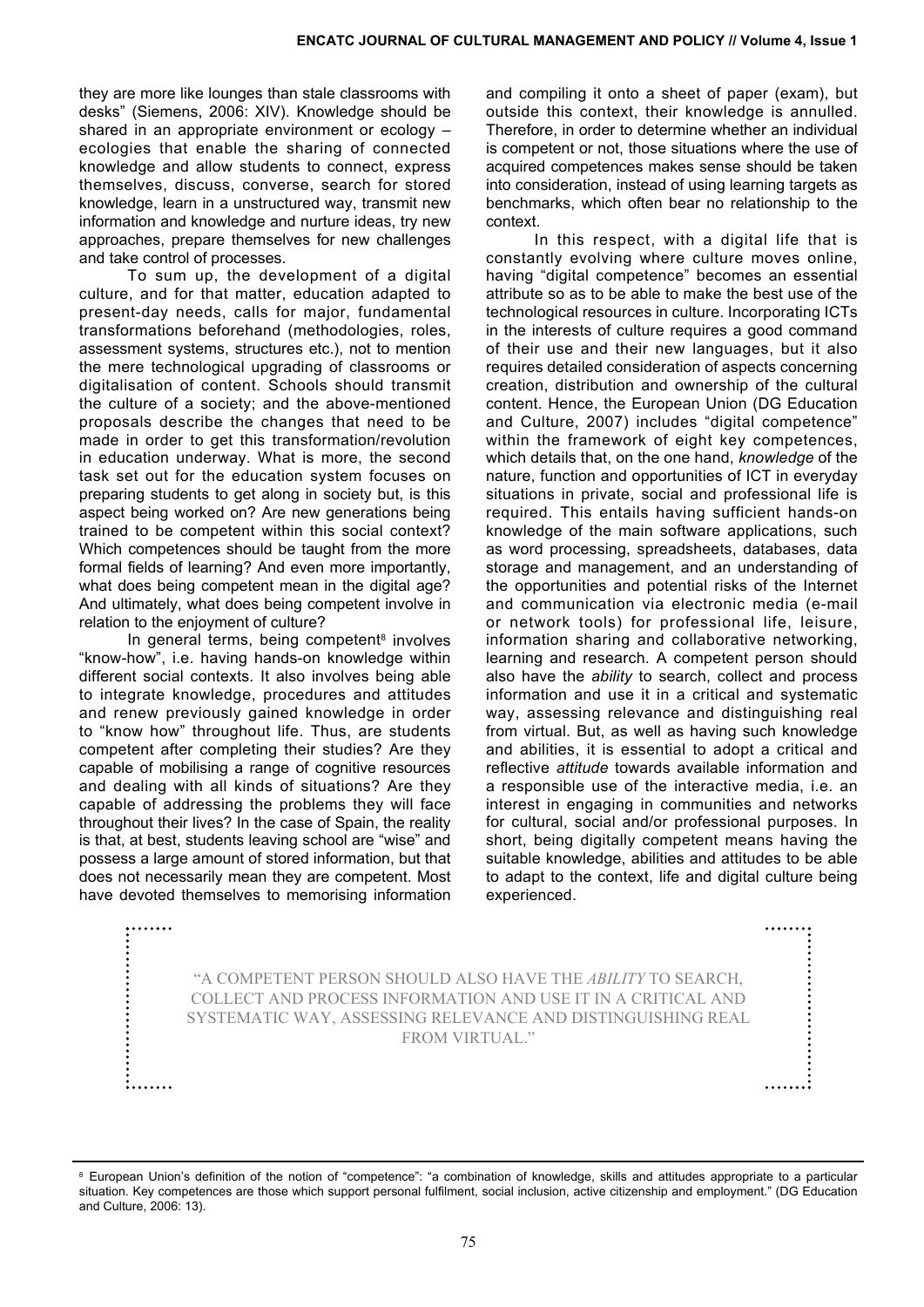For this reason, by way of this article, we show the importance of linking the right to enjoy online culture with the right to be educated in digital competences. Effective training in ICT is indispensable in order for individuals to act as proactive citizens. The Internet has become a participative virtual space where the users and consumers of cultural content not only consume information, but also create and modify it. That is why digital technologies bring new opportunities to the cultural sector that should be taken advantage of. Nevertheless, the first step is to train people in the use of ICT. The digital divide in access is gradually closing and, according to data from Internet World Stats (30<sup>th</sup> June 2012), there are some 2,405 million Internet users worldwide, which translates into nearly 35% of total world population that have access to a connection. Nonetheless, the challenge of promoting digital competences continues to exist.

#### **Conclusion**

.......

Inevitably, the changes occurring in society have an impact on a country's culture and education. The digital age has led to a major transformation on a planetary scale and its effects are notable in global terms. Digital culture represents an anthropological short circuit that involves reviewing the foundations of the concept "culture" in all its forms, symbolic, civic and economic (Gil, 2004). Digital technologies and the Internet have become an inseparable component of life and, considering that "we remake our culture as we remake our tools" (Kelly, 2010), it seems necessary to examine the countless consequences of this new social paradigm based on connections. "Cyberculture" is the new culture of the  $21<sup>st</sup>$  century, a culture connected to a digital society, a hyperconnected society embodied in the Internet.

Still, the notion of "digital culture" continues to develop and, at the present time, continues to be a vague and ambivalent term. Nevertheless, it is considered, in this article, to be a hybrid term between traditional culture intersected by the digital age and digital technologies intervened by the media culture aesthetics and narrative. That is to say, it is thought of as a radical social change involving a set of new cultural expressions, technical processes, work methods and communicative experiences that have embraced

practically all social spheres. It is a definition of digital culture requiring a holistic conceptualisation of the phenomenon that forms part of this complex, changing and chaotic world, which has transformed life and, of course, education.

ICT and the Internet have revolutionised many aspects of education. Information and knowledge are online and, as a result, the way we learn and teach has changed. The way information is accessed and used has changed but even more so, the way it is created and transmitted. Within this new context, culture can find great opportunities and, among them, the chance to offer people the free option to act as active citizens and not merely as consumers. Nevertheless, this change of social, cultural and education philosophy is not possible without the help of governments, institutions and all those in charge of developing a society, we therefore consider the need here to launch a series of challenges that need to be addressed. Firstly, it is essential to continue promoting cultural policies that democratise the creation of and access to culture. We must continue to move forward in favour of the democratisation of the Internet and in favour of the eradication of digital access barriers due to lack of resources. The importance of proper literacy training adapted to the digital age must therefore be stressed – training that the European Commission (2010b) includes within the eight general competences of education, among which what is referred to as "digital competence" is included: a set of skills, knowledge and attitudes favouring the "promotion of digital literacy, training and inclusion" coming from formal education. A rethinking of education is ineffective without a prior change in roles (teachers and students): a rethinking of teaching and learning methods and a restructuring of classrooms.

In short, and taking advantage of the message launched in the European Parliament by the [European Commissioner for Education, Culture,](http://en.wikipedia.org/wiki/European_Commissioner_for_Education,_Culture,_Multilingualism_and_Youth) [Multilingualism and Youth](http://en.wikipedia.org/wiki/European_Commissioner_for_Education,_Culture,_Multilingualism_and_Youth), Androulla Vassiliou, in "Rethinking Education", we conclude by placing particular emphasis on the fact that: "Europe will only resume growth by producing highly skilled workers who can contribute to innovation and entrepreneurship. Efficient investment in education and training is fundamental to this. Member States need to address the challenge of improving education and training while consolidating public finance" (Vassiliou, 2012).

"Within this new context, culture can find great opportunities and, among them, the chance to offer people the free option to act as active citizens and not merely as consumers."